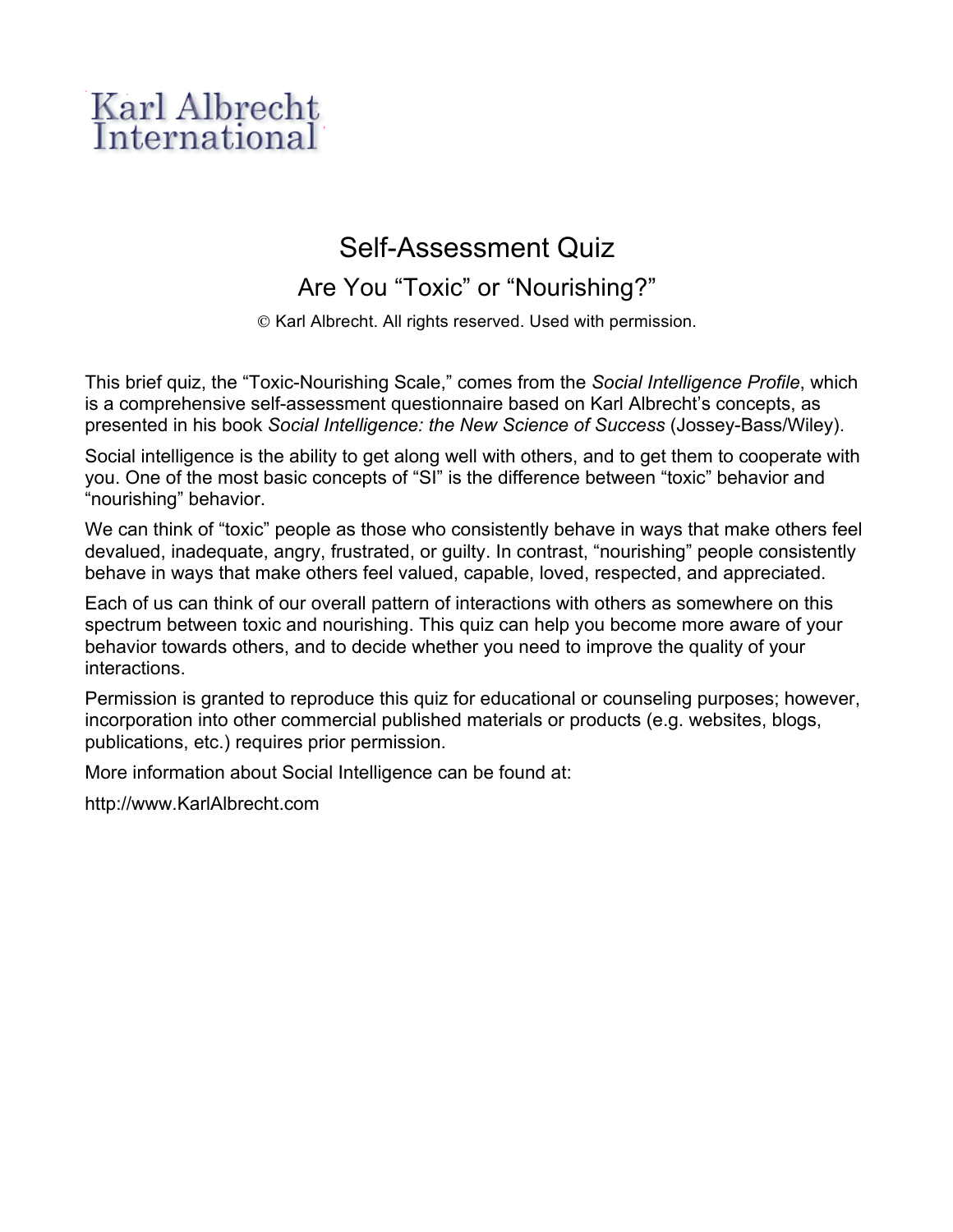## The Toxic-Nourishing Scale

© Karl Albrecht. All rights reserved. Used with permission.

Between each of the pairs of behaviors on the list, circle a number from 0 through 4, to show how often you believe you exhibit one rather than the other. Use 0 for very toxic behavior, 1 for mostly toxic behavior, 2 for an equal mixture of both toxic and nourishing behaviors, 3 for mostly nourishing behavior, and 4 for very nourishing behavior. Add the scores to get your total for nourishing behavior. The maximum possible score is 100. Make a dot on the numerical scale to show where your score falls.

| <b>Toxic Behavior:</b>                          | <b>Score</b> | <b>Nourishing Behavior:</b>                    |
|-------------------------------------------------|--------------|------------------------------------------------|
| Unfriendly demeanor, keep away<br>signals       | 01234        | Wearing a friendly, inviting expression        |
| Being moody, snapping at others                 | 01234        | Showing tolerance, being cheerful              |
| Ignoring or snubbing others                     | 01234        | Acknowledging and affirming others             |
| Condescending, patronizing,<br>parenting others | 01234        | Communicating straight, "adult to<br>adult"    |
| Laughing loudly; annoying machine-<br>gun laugh | 01234        | Laughing politely                              |
| Joking inappropriately, or in bad taste         | 01234        | Using humor constructively                     |
| Overusing profanity or coarse<br>language       | 01234        | Suiting your language to the situation         |
| Racial, ethnic, or gender-based slurs           | 01234        | Referring to other communities<br>respectfully |
| Monopolizing the conversation                   | 01234        | Inviting others to share the air time          |
| Disagreeing rudely or aggressively              | 01234        | Disagreeing politely, exchanging<br>views      |
| Expressing dogmatic or intolerant<br>opinions   | 01234        | Acknowledging the value of others'<br>views    |
| Interrupting others, talking over them          | 01234        | Hearing others out                             |
| Ridiculing, humiliating, putting others<br>down | 01234        | Affirming others; empathizing                  |
| Shooting down others' ideas                     | 01234        | Listening appreciatively, without<br>judging   |
| Bragging, scoring status points                 | 01234        | Praising others, giving them credit            |